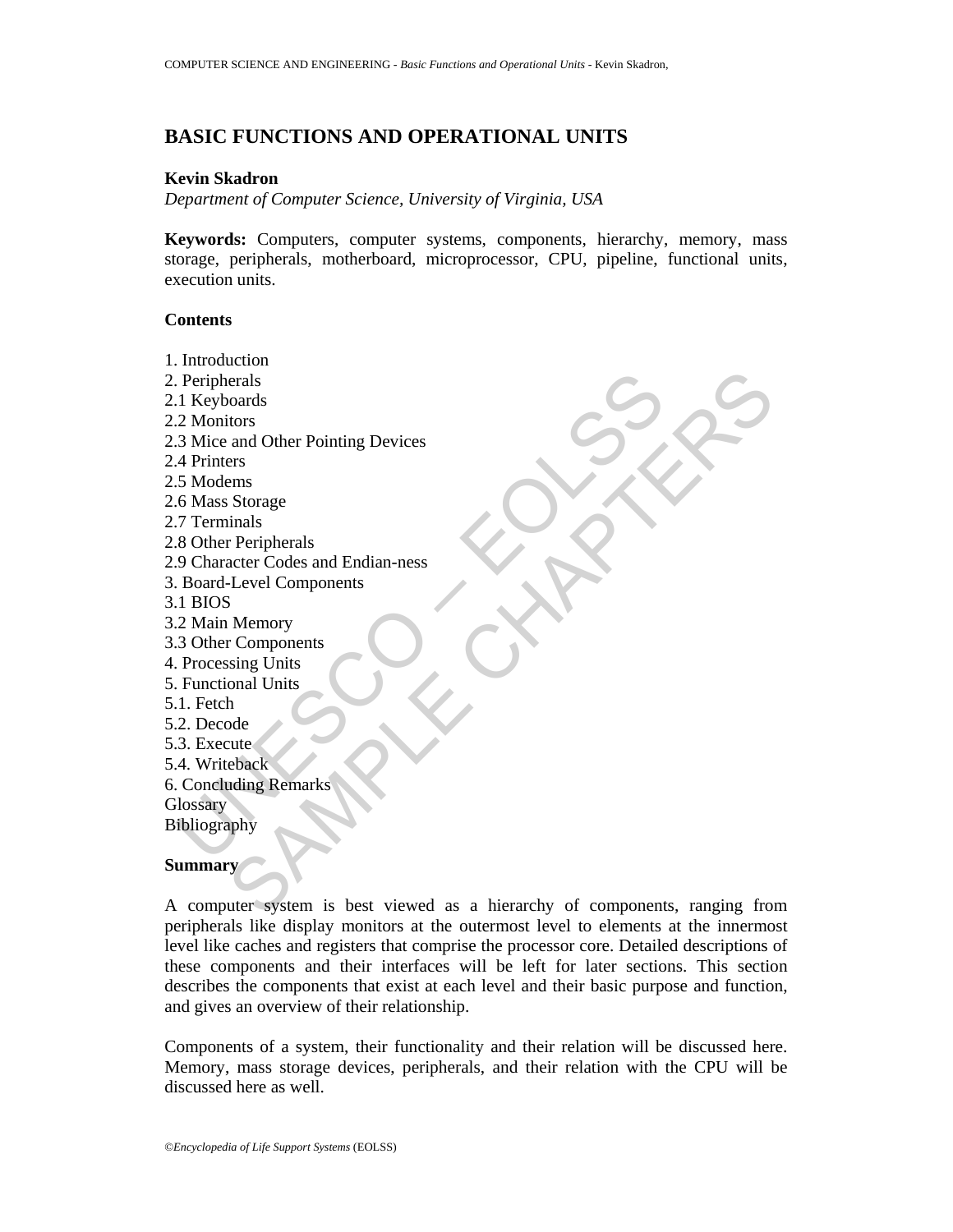#### **1. Introduction**

A computer system consists of a wide variety of components. They are best viewed as comprising a hierarchy of levels. At the outermost level are the devices that permit the system to interface with the user. These peripherals are how users interact with the computer and how they store data, and include familiar components like the keyboard, monitor, and disk drive. At the innermost level are the functional units that comprise the processing core itself. These include units like registers and arithmetic units. This article describes the components that exist at each level and their basic purpose and function.

At the outermost level, we can regard a computer system as being made up of the core system and its peripherals. The core system can be thought of as the motherboard—a printed circuit board that contains the processor, the memory, the memory bus (or system bus) that connects these, and the I/O bus that is connected to the system bus. Peripherals are connected to the system over the I/O bus. Within the processor exist computing modules or stages, like the fetch unit, the execution unit, and so on. And within each of these are individual functional units, like branch predictors, arithmeticlogic units (ALUs), and registers. A high-level schematic of a computer system appears in Figure 1.

The purpose of this article is to explain the components that make up each level of this hierarchy and their relationship.



Figure 1: Schematic of a computer system showing its different levels and some common components.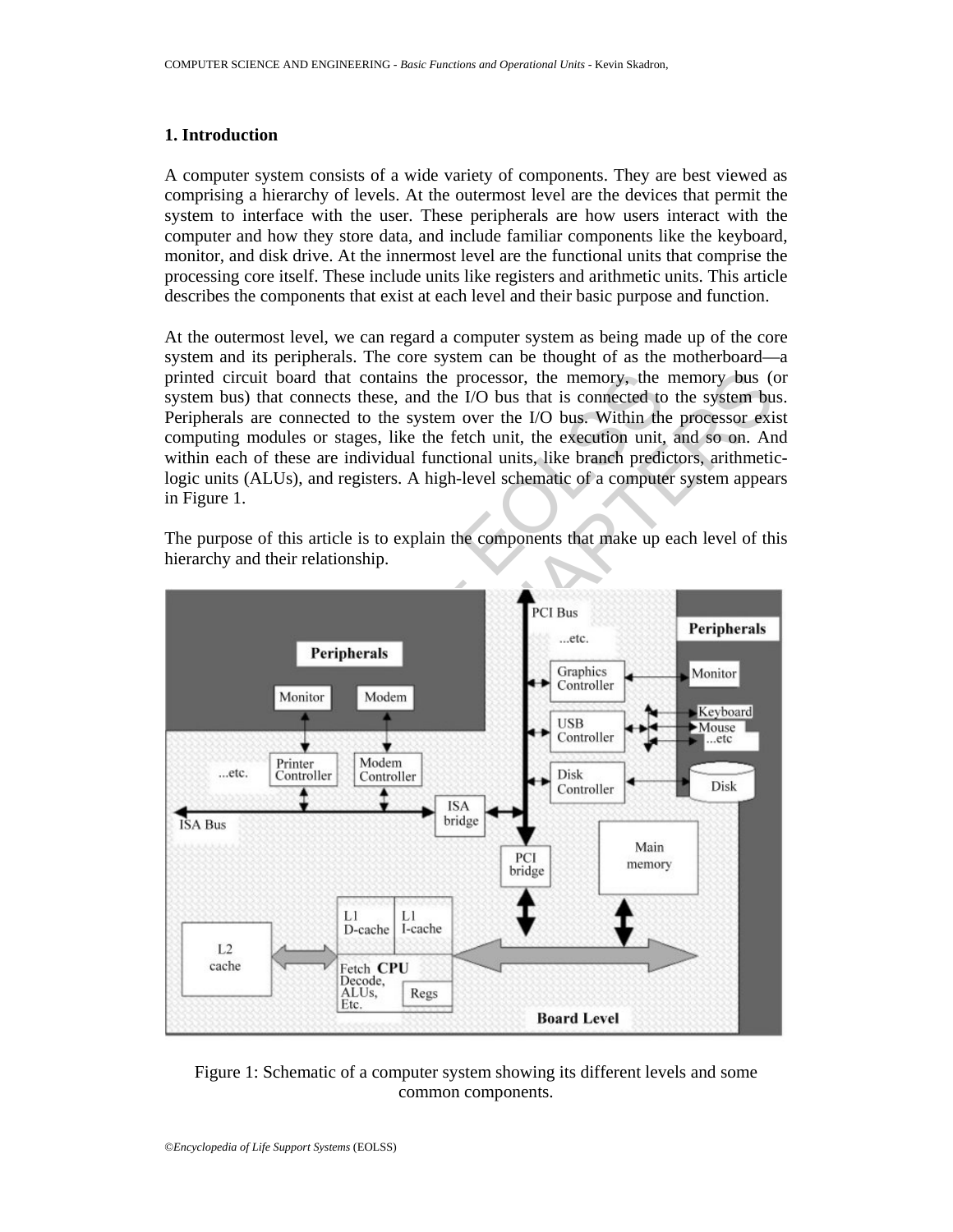#### **2. Peripherals**

lace as direct memory access or DMA. With DMA, the I/O take<br>tween memory and the peripheral, without involving the CPU. Tl<br>ork on the main computation and avoid being distracted by the I/O<br>clocks to access memory, in which direct memory access or DMA. With DMA, the L/O takes place direct<br>memory and the peripheral, without involving the CPU. This lets the CP<br>the main computation and avoid being distracted by the L/O (unless the CP<br>access memo Peripherals exist to convey data to and from the processor or to store data. Examples include keyboards, monitors, mice, disk drives, CD-ROM drives, etc. They are connected via a controller to the computer system via an I/O bus, which is in turn connected to the memory bus. This organization has already been depicted in Figure 1. The purpose of the controller is to interpret the electrical signals produced by the peripheral into the format required by the I/O bus, and manage the interaction with the bus. The I/O bus is separate and a client of the memory bus, connected by something called a bridge. This arrangement places less load on the memory bus and allows it to run faster, improving communication between the CPU and memory and thereby boosting the CPU's performance. To further improve CPU performance, most I/O takes place as direct memory access or DMA. With DMA, the I/O takes place directly between memory and the peripheral, without involving the CPU. This lets the CPU work on the main computation and avoid being distracted by the I/O (unless the CPU needs to access memory, in which case it may stall until memory becomes available). When the I/O transfer is complete, an interrupt is generated to notify the processor. This forces the current program to stop and invokes an interrupt handler in the operating system. This handler then takes any necessary special actions, such as checking for errors or allowing a program waiting for data to resume. When the handler completes, the OS allows one of the ready and waiting programs (perhaps but not necessarily the one that was interrupted) to resume execution.

Note that low-cost systems can mount I/O devices directly on the system bus, thereby dispensing with one of the two busses. This has two negative consequences: first, more devices must share the single bus; and second, such centralized buses are usually slow in order to better accommodate the I/O devices, and this in turn slows down communication between the CPU and memory.

Different I/O devices actually expect different bus standards. This sometimes means that the system contains additional busses in order to accommodate these different devices. For example, we might have an ISA as a client of the PCI bus, which is in turn a client of the memory bus.

ISA stands for "Industry Standard Bus" and is the original IBM PC bus. EISA is a subsequent, backward-compatible improvement for higher speed, and stands for "Extended ISA". Most computer systems today use the PCI (Peripheral Component Interconnect) bus developed by Intel, which is faster yet. These systems sometimes still contain an ISA bus to permit the use of older ISA devices, and many systems are now adding support for USB (Universal Serial Bus) devices, a recent standard meant to ease the use of low-speed I/O devices like keyboards, mice, scanners, etc. USB devices can be plugged into the computer as it runs, without opening the computer or requiring a reboot.

No matter how many busses the system contains, two or more devices may try to access the bus simultaneously. Arbitration is therefore required to serialize the bus accesses. Otherwise simultaneous accesses would interfere with each other and corrupt the data being sent on the bus. I/O devices that cannot be stopped are given priority to avoid loss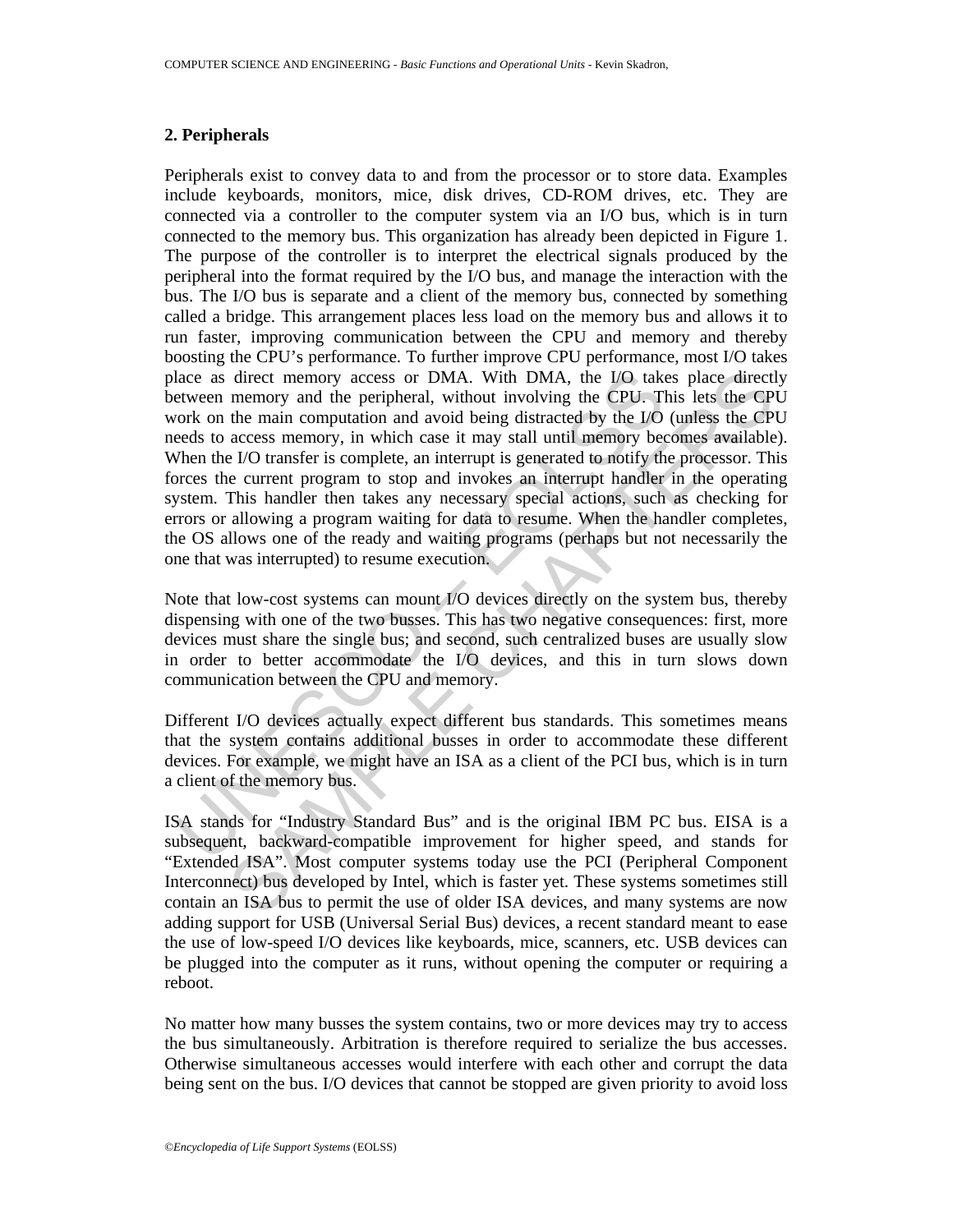of data. But many controllers can buffer some I/O data—today's disk drives can buffer many sectors of data, keyboard controllers can remember some number of keystrokes, and so forth.

Before we survey some of the most common peripherals, it is important to note that the use of all these peripherals requires involvement by the operating system. It is the OS that contains the device drivers that understand how to convert program commands into I/O commands suited to each specific device, and how to manage input so that each application receives exactly the input that should receive. These device drivers are invoked by both program commands and by interrupt handlers.

### **2.1 Keyboards**

eyboards come in many varieties, representing different alphabets a<br>uxiliary keys, but their operation is similar. In all cases, their purpose<br>put from the user. In most systems, pressing a key places a value rep<br>to a regi ds come in many varieties, representing different alphabets and with different keys, but their operation is similar. In all cases, their purpose is to accept text that the keyboard controller, and generates an interrupt. T Keyboards come in many varieties, representing different alphabets and with different auxiliary keys, but their operation is similar. In all cases, their purpose is to accept text input from the user. In most systems, pressing a key places a value representing the key into a register in the keyboard controller, and generates an interrupt. The CPU then reads that value—on Western keyboards with the Latin alphabet, a value between 1 and 102. Releasing the key generates a second interrupt. The distinction between press and release is necessary to implement SHIFT, CTRL, and ALT sequences.

This may sound like a lot of interrupts, but humans type incredibly slowly by a computer's standards. 1000 characters per second (i.e., ~2000 interrupts/sec.) is a fast typing rate, but this is actually similar to the rate at which the CPU performs context switches among different programs—CPUs execute billions of instructions per second.

Keyboards are typically ISA devices.

## **2.2 Monitors**

Monitors are similar to televisions. They are traditionally implemented using a cathode ray tube (CRT), but today some flat-panel monitors use alternative technologies like LCDs (liquid crystal displays). Most laptops use LCD displays. In either case, the display is viewed as a matrix of pixels, and pixels are turned on or off (for monochrome displays) or set to different colors to display desired images, which may be text, windows, etc.

A video controller controls the display. The pixel values to be displayed are written into a buffer which is then used to control the CRT or LCD. This buffers consists of Video RAM or VRAM, which is a special kind of RAM memory designed specifically for use in video controllers. CRTs use a gun that shoots electrons at a phosphorescent coating on the back of the monitor's screen. An electrical grid within the CRT controls whether the electron beam is actually allowed to strike the phosphor. Color displays use three electron guns, one each for red, green, and blue, which together can be used to produce any desired color. LCDs are based on crystals that flow like a liquid. Their orientation can be controlled to determine whether light can pass through the display or not. The display itself consists of two glass plates with the liquid crystals sealed between them. The display is illuminated from behind, and an electrical grid controls the orientation of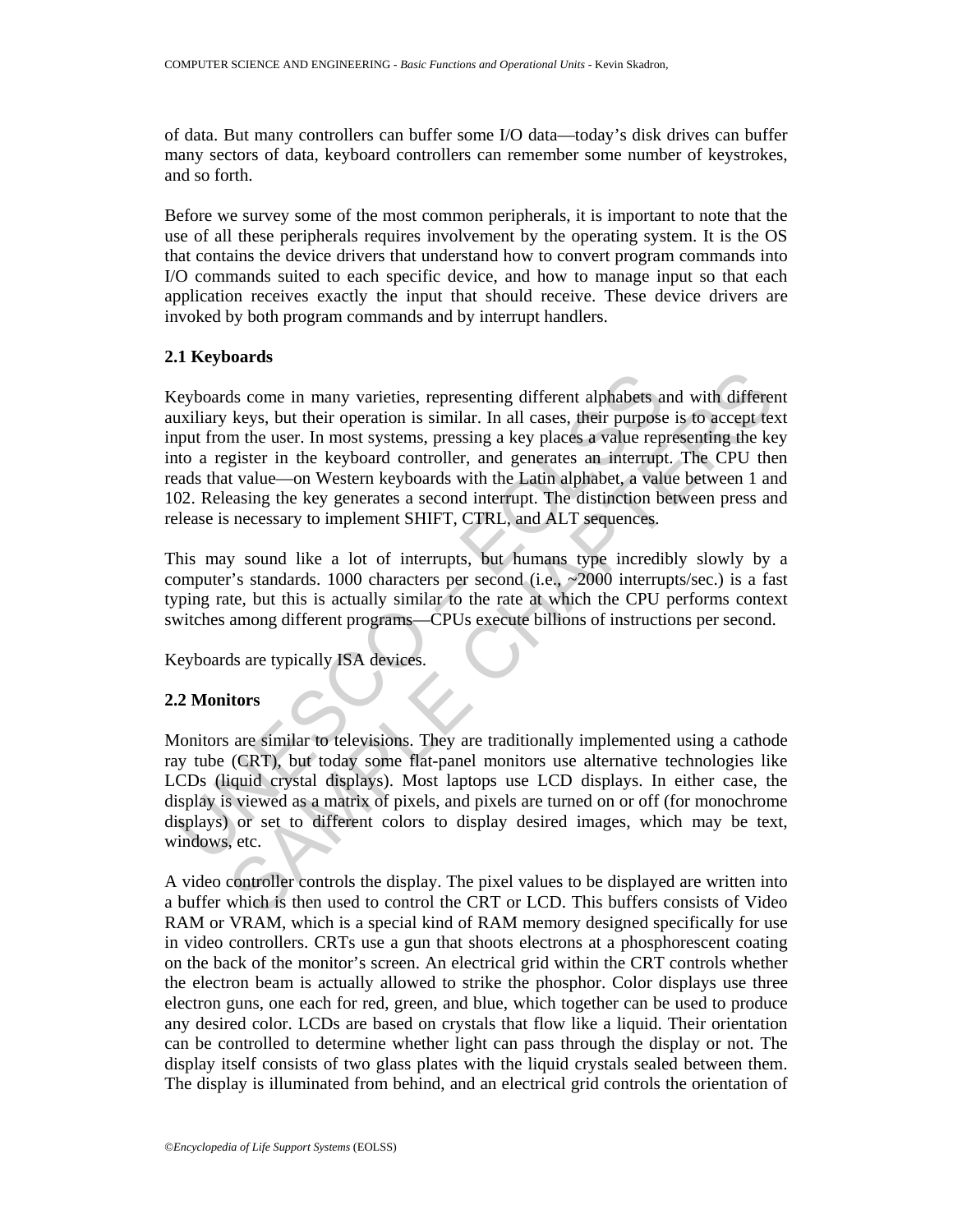the crystal corresponding to each pixel. Color is implemented by adding filters that separate the while backlight into red, green, and blue components that can be controlled independently.

Monitors are typically on the PCI bus when the system provides PCI support.

## **2.3 Mice and Other Pointing Devices**

Many user interfaces today consist of many simultaneously visible windows or objects, and require a pointer to control where the user's input should actually occur. This is most frequently controlled by a mouse, a device roughly the size of a human hand that is placed flat on the work surface and rolled back and forth across it. As the mouse is moved back and forth across the desk, these motions translate into similar motions of the pointer (e.g., moving the mouse leftwards across the desk causes the pointer to move leftwards across the screen). Pressing or clicking buttons on the mouse allows the user to indicate various actions at the location where the pointer currently points.

noved back and forth across the desk, these motions translate into si<br>noved back and forth across the desk, these motions translate into si<br>frivards across the screen). Pressing or clicking buttons on the monus<br>indicate va ack and forth across the desk, these motions translate into similar motions case<br>cer (e.g., moving the monse leftwards across the desk causes the pointer to move<br>a caross the series. The monse leftwards across the series o Different mice have various numbers of buttons, and various means of tracking the user's motions. The basic techniques for tracking motion are mechanical and optical. A mechanical mouse uses a typically uses a rubber ball that is attached to orthogonallyplaced wheels inside the mouse. As the mouse moves, the ball moves, and the wheels detect motion in the horizontal and vertical directions. For example, if the horizontal wheel moves while the vertical wheel does not, this corresponds to purely horizontal motion, and if both wheels move, this corresponds motion on some sort of diagonal. An optical mouse, on the other hand, shines a light onto a special mouse pad whose surface is marked with a grid. A photodector, also on the bottom of the mouse can then detect the mouse's motion.

Other pointing devices operate on broadly similar principles. Examples include track balls and joysticks. Some systems have touch-sensitive screens that allow the user to point directly on the screen with a finger or with a stylus.

Mice are typically on the ISA bus.



### **Bibliography**

- - -

John L. Hennessy and David A. Patterson. (1996). *Computer Architecture: A Quantitative Approach*, 2nd ed. San Francisco, CA, USA: Morgan Kaufmann. [This is a graduate-level textbook describing